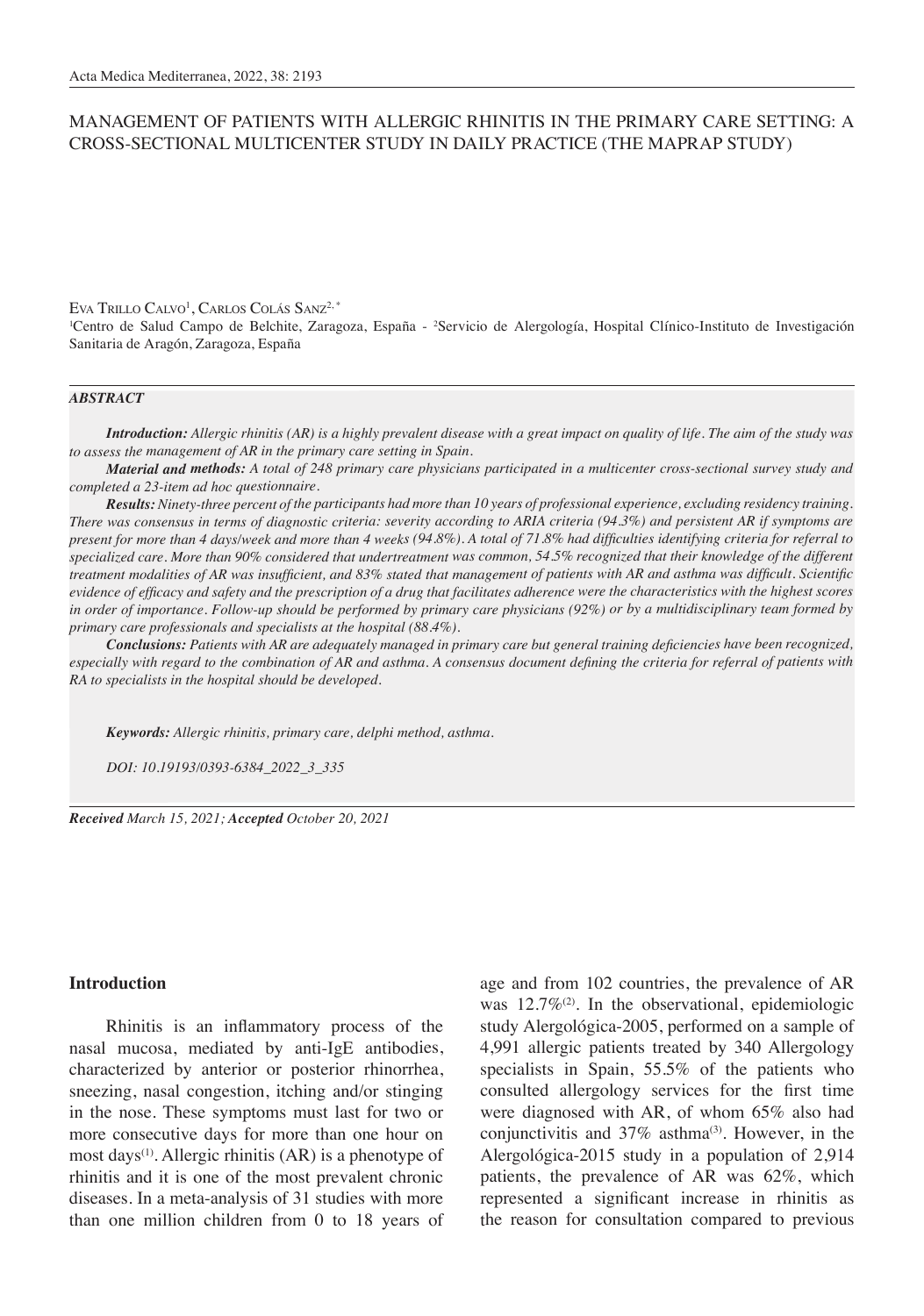data over a 10-year period<sup> $(4)$ </sup>. AR can be classified according to the seasonal criterion as intermittent or perennial (symptoms present ≤4 or >4 days per week for  $\leq 4$  or  $>4$  consecutive weeks, respectively)<sup>(5)</sup>, or by severity as mild, moderate and severe, based on the impact on different areas of quality of life according to the modified ARIA classification  $(m-ARIA)^{(1)}$ (sleep disorder, disturbance of daily life, sport and leisure activities, and perception of the symptoms as troublesome) $(1, 6)$ . The costs of AR are also high. In a prospective, multicenter, observational study (the FERIN study) of a random sample of AR patients attending allergy outpatient clinics in 101 health centers throughout Spain over 12 months, the cost per patient-year was €2326.70 (direct, €553.80; indirect,  $\in$  1772.90)<sup>(7)</sup>. To reduce the impact of AR on patients<sup> $(8, 9)$ </sup>, as well as on the healthcare system and society, it is essential to improve the understanding and management of this disease to determine the most appropriate treatment, achieve the maximum number of patients with complete recovery, especially in more complex cases of AR associated with rhinosinusitis or asthma<sup> $(3, 4, 10)$ </sup> and to reduce the number of cases of chronic rhinosinusitis $(11, 12)$ . To this end, a cross-sectional, multicenter study was carried out with the primary objective of providing updated information on the management of AR in primary care consultations in Spain.

## **Materials and methods**

### *Study design*

A qualitative, cross-sectional, multicenter, non-randomized, survey-based, qualitative study (MAPRAP study) was designed in the setting of primary care consultations in clinics in Spain. MAPRAP is the acronym of MAnejo del Paciente con Rinitis Alérgica en atención Primaria (Management of Patients with Allergic Rhinitis in Primary Care). The primary objective was to study the management of AR in primary care consultations and the secondary objective was to develop consensus recommendations regarding different aspects related to diagnosis, referral criteria, treatment, follow-up, and training needs. The study was based on the Delphi method with two rounds of responses and was conducted over 3 months (the first round from May through June 2019 and the second during the month of September the same year). Since no patient data were collected, the study did not need to be submitted to a clinical research ethics committee and was exempt from the requirement for informed consent.

### *Participants and procedures*

To carry out the study, a scientific committee was established with two specialists, one in Allergology and the other in Family and Community Medicine, with extensive experience in the management of patients with AR in their professional practice. The members of the scientific committee were charged with collaborating in the development of the protocol and the creation of an ad hoc questionnaire. They also coordinated and supervised the conduct and progress of the study, including the review of the results and data analysis. The final questionnaire included 23 items, including the classification of AR (2 items), diagnosis (3 items), referral criteria (2 items), treatment (12 items), current status of AR management (2 items), training needs of specialists (1 item), and follow-up (1 item).

The questions were formulated to be answered on a 5-point Likert scale, including  $1 =$  strongly disagree,  $2 =$  partially disagree,  $3 =$  indifferent,  $4$  = partially agree, and  $5$  = strongly agree. It was considered that consensus existed when more than 75% of the participants partially or totally agreed or partially or totally disagreed. In addition, data were collected on the investigator's sociodemographic characteristics, years of practice, participation in research projects, type of health center, and the number of patients seen.

Inclusion criteria were physicians working in primary care who routinely treated patients with AR and who provided care in public and private clinics located nationwide. Participants working in primary care with experience in AR were recruited by means of an invitation leaflet, which detailed the characteristics of the study and provided them with the URL of the platform that included the study questionnaire and the user password. Consent to participate in the study was requested when accessing the questionnaire. Participation was anonymous and voluntary.

### *Statistical analysis*

Since this was a qualitative rather than a quantitative study, the number of researchers selected was not determined based on the probabilistic error<sup> $(13, 14)$ </sup>. The descriptive analysis of the data included the description of frequencies and percentages for categorical variables and the mean and standard deviation (SD) for quantitative variables. Notwithstanding the ordinal nature of the 5-point Likert scale, in order to facilitate the visual comparison of the various questions in each round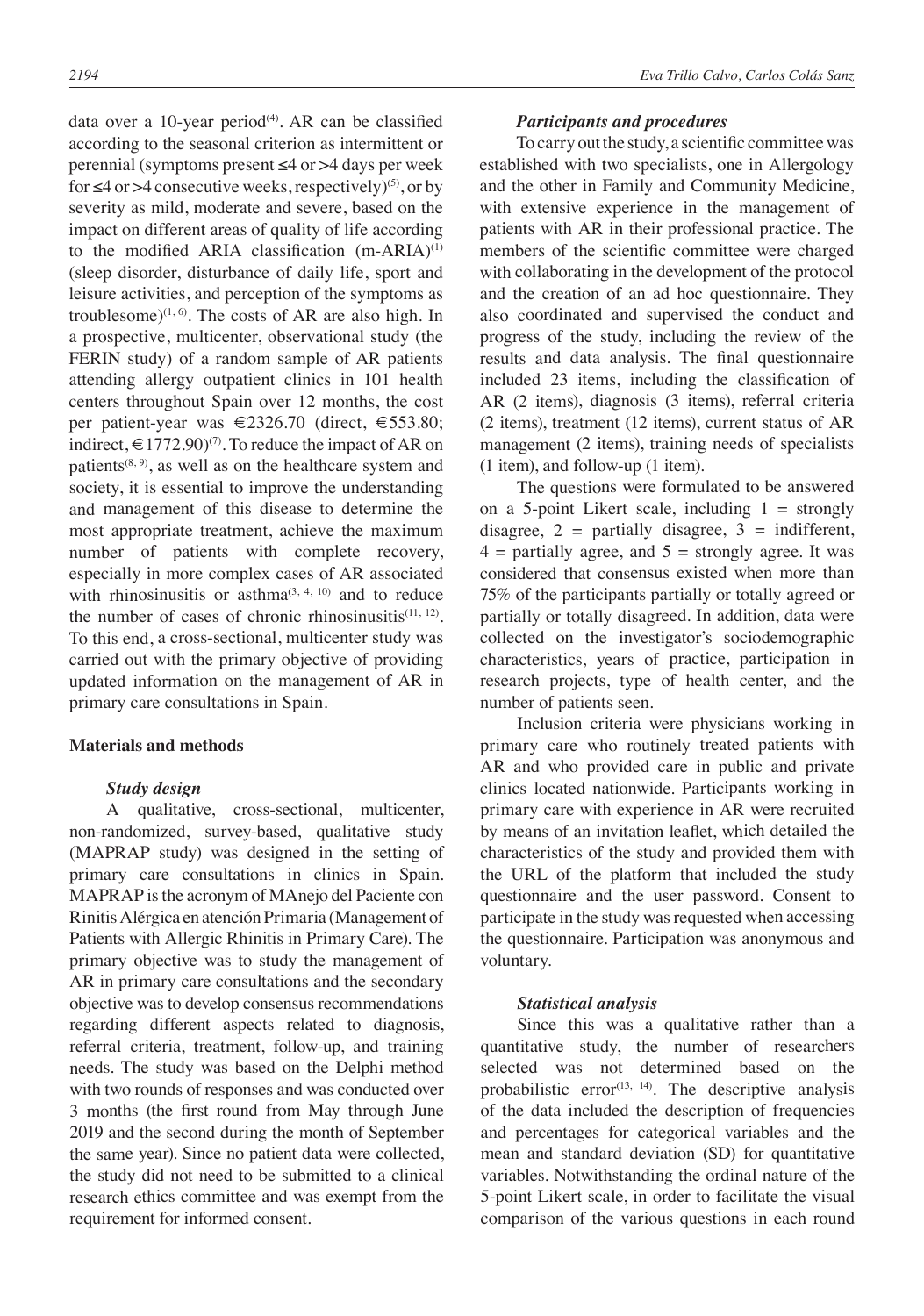the numerical scores were analyzed by calculating the mean values with 95% confidence intervals (95% CI) for each item. Paired t-tests were used to measure changes in responses between the two rounds.

The continuous variables were compared using Student's t-test for paired data, and the categorical variables using the McNemar or Bowker tests. In addition, it was decided to perform a subanalysis of the data according to the characteristics of the place of work (public or private) and the autonomous communities with the greatest participation. A statistical significance level of 0.05 was accepted. The data were analyzed with the SAS statistical program (Statistical Analysis Systems, SAS Institute, Cary, NC, USA) version 9.1.3 for Windows.

## **Results**

A total of 248 primary care physicians participated in the study, 182 men and 66 women, with a mean (SD) age of 54.5 (8.9) years, from across the country. Catalonia (22.2%), Madrid (16.9%), and Andalusia (14.5%) were the most represented autonomous communities. A total of 93.6% of the participants had more than 10 years of experience in professional practice, excluding the residency training stage. In the last 12 months, 14.1% had taken part in an AR training program and only 2.4% were participating or had participated in a research project on AR. A total of 90.7% were working in urban areas (>15,000 inhabitants). A total of 63% of the participants worked in a private clinic and only 35% in a public clinic, although no differences were detected between them.

With respect to the number of patients seen in the previous week, 61.7% had seen more than 150 patients, and between 2% and 10% of those seen had AR according to 62.1% of the participants and between 11% and 25% according to 32.3%. There were no significant differences between the groups of physicians in public and private practice.

#### *Classification and diagnosis of AR*

To assess the control of symptoms and severity, the option of using only symptom intensity was the most frequent (n=130, 52.4%).

Of the 68 participants (27.4%) who reported using scales, the ARIA (Allergic Rhinitis and its Impact on Asthma)1 scale was the most used  $(n =$ 48, 70.5%). For the classification of AR, the mean score was 4.6 (95% CI  $3^{(1-6)}$ . There was consensus in terms of diagnostic criteria: severity according to the aspects affected (94.3%) and persistent AR if it lasts >4 days/week and >4 weeks (94.8%). In the 15 questions referring to diagnosis, there was consensus in favor of agreement on all the questions posed, with percentages varying between 74.6% (for the item "in patients with AR, the presence of headaches is frequent") and 97.2% (for the item "in the diagnosis of AR, a good anamnesis, seasonality and the pattern of onset can be used") (Table 1). When the numerical scores were analyzed by calculating mean values with the 95% CI, the mean scores for the section on the diagnosis ranged from 3.9 (95% CI 1.8-5.9) to 4.8 (95% CI 3.7-5.9).

| Questionnaire items                                                                                                                                                                     | Agree <sup>*</sup><br>$n(\%)$ | Indifferent <sup>*</sup><br>$n(\%)$ | Disagree*<br>$n (\%)$ |
|-----------------------------------------------------------------------------------------------------------------------------------------------------------------------------------------|-------------------------------|-------------------------------------|-----------------------|
| 1. In patients with moderate/severe rhinitis,<br>the presence of asthma should be ruled out                                                                                             | 234 (94.3)                    | 3(1.2)                              | 11 (4.4)              |
| 2. In Primary Care, the combination of<br>ASTHMA and allergic rhinitis is common,<br>although it is not usually<br>considered for its diagnosis and management                          | 196 (79.1)                    | 5(2.0)                              | 47 (19.0)             |
| 3. The presence of food allergy is frequent in<br>patients with with allergic rhinitis                                                                                                  | 193 (77.8)                    | 42 (16.9)                           | 13 (5.2)              |
| 4. Many patients with allergic rhinitis<br>have an associated dry cough,<br>even if asthma is not detected                                                                              | 227 (91.5)                    | 8(3.2)                              | 13(5.2)               |
| 5. Early diagnosis of allergic rhinitis is essential<br>since its management varies significantly<br>depending on the intensity and duration<br>of exposure to the allergen responsible | 239 (96.3)                    | 2(0.8)                              | 7(2.8)                |
| 6. The concurrence of nasal and ocular<br>symptoms makes the diagnosis<br>of allergic rhinitis more likely                                                                              | 237 (95.6)                    | 3(1.2)                              | 8(3.2)                |
| 7. A family history of allergy makes the<br>diagnosis of allergic rhinitis more likely                                                                                                  | 225 (90.7)                    | 13(5.2)                             | 10(4.0)               |
| 8. The presence of seasonal symptoms<br>is a clinical finding of high diagnostic<br>value in allergic rhinitis                                                                          | 240 (96.8)                    | 2(0.8)                              | 6(2.4)                |
| 9. In patients with allergic rhinitis,<br>the presence of headaches is common                                                                                                           | 185 (74.6)                    | 34 (13.7)                           | 29 (11.7)             |
| 10. Daytime drowsiness is an additional<br>problem, which should be assessed in patients<br>with allergic rhinitis                                                                      | 202 (81.4)                    | 28 (11.3)                           | 18 (7.2)              |
| 11. The use of diagnostic imaging techniques<br>is of little value in allergic rhinitis                                                                                                 | 197 (79.4)                    | 19(7.7)                             | 32 (12.9)             |
| 12. In the diagnosis of AR, we can use a thorough<br>anamnesis: family and personal history                                                                                             | 241 (97.2)                    | 1(0.4)                              | 6(2.4)                |
| 13. In the diagnosis of AR, we can use<br>seasonality and the pattern of onset                                                                                                          | 241 (97.2)                    | 1(0.4)                              | 6(2.4)                |
| 14. In the diagnosis of AR, we can use<br>associated symptoms (itchy eyes)                                                                                                              | 238 (96.0)                    | 3(1.2)                              | 7(2.8)                |
| 15. We can use triggers in the diagnosis of AR                                                                                                                                          | 237 (95.6)                    | 3(1.2)                              | 8(3.2)                |

**Table 1:** Diagnosis of allergic rhinitis (AR).

*\* Likert scale score 4-5: agree, 3: indifferent, 1-2: disagree.*

### *Referral criteria*

There was consensus that it would be helpful to have a consensus document that clearly defines the criteria for referral of allergic rhinitis from primary care consultations (87.5%), as well as to increase the number of check-ups until symptom control is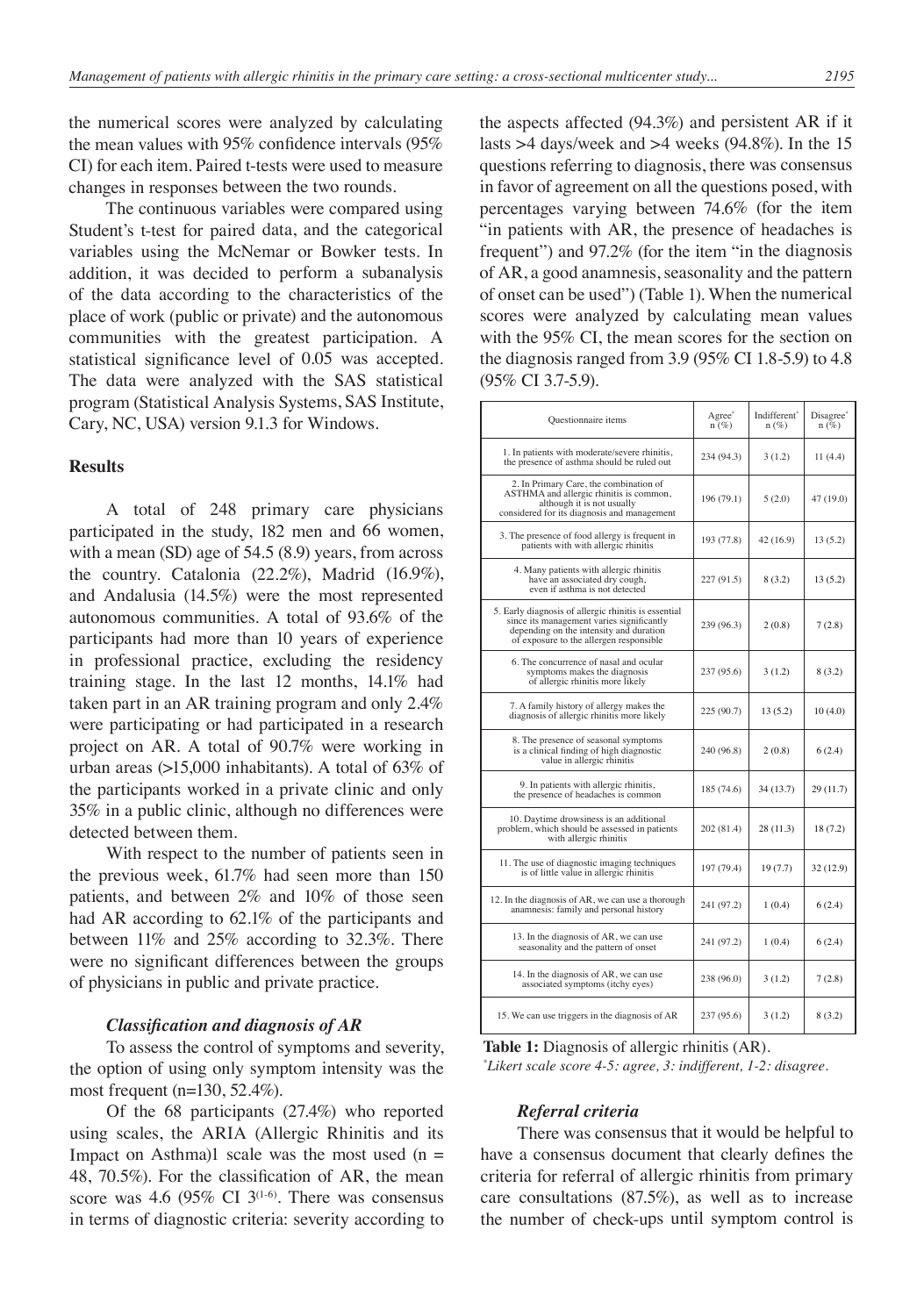achieved (82.2%), increase doses (81.5%), switch to another drug (86.7%), combine drugs (93.2%), and refer to a specialized consultation (84.7%) in AR that is poorly controlled in primary care.

There was no consensus (71.8%) about the statement that they sometimes felt it was difficult to identify criteria for referral of patients with AR from primary care. The mean scores ranged from 3.6 (95% CI 2.1-5.2) to 4.5 (95% CI 3.1-5.8).

## *Treatment*

The results obtained in this section of the questionnaire are described in Table 2. There was consensus on most questions. No agreement was reached on the following items: the existence of overtreatment in the absence of severity criteria (72.9%), the consideration of whether patients are receiving appropriate treatment (71.3%), I would like to explain if I had more time to do so (67.7%), and the options for prescribing drugs may vary according to the autonomous communities (61.3%).

Among the barriers to prescription, no consensus was reached on the presence of insufficient knowledge of the various treatments (54.4%) and lack of time in primary care consultations (54.4%). The participants also disagreed that they were unfamiliar with the technique of nasal spray use (70.2%), that the patient's opinion was of little relevance when prescribing a treatment (68.5%), and that working conditions did not allow the patient's preferences to be considered (68.5%). Although mention was made of the variability in prescribing among physicians in the different autonomous communities, there were no significant differences in the percentages of responses between physicians in Catalonia, Madrid, or Andalusia (P=0.145). The scientific evidence of efficacy and safety, the prescription of a drug that facilitates patient compliance, and experience of personal use were the characteristics with the highest scores in order of importance (Figure 1). In the treatment block, the mean score ranged from 1.4 (95% CI 1-3.1) to 4.9 (95% CI 4.1-5.6).

## *Current status of AR management and training needs*

The participants concurred that the management of mild/moderate and moderate/severe AR in primary care was adequate and that it was more complicated to manage patients with AR and associated asthma (Figure 2). The mean score for this block was 3.9 (95% CI 2.6-5.3). As regards training needs, there was a broad consensus (n=233, 94%) that new

training programs were needed to manage patients with AR more efficiently in primary care.

| Questionnaire items                                                                                                                                                       | Agree <sup>*</sup><br>$n(\%)$ | Indifferent <sup>®</sup><br>$n(\%)$ | Disagree <sup>®</sup><br>$n(\overline{\%})$ |
|---------------------------------------------------------------------------------------------------------------------------------------------------------------------------|-------------------------------|-------------------------------------|---------------------------------------------|
| 1. There is an observable proportion of patients<br>with allergic rhinitis who are overtreated<br>despite not meeting the severity criteria                               | 181 (72.9)                    | 21(8.5)                             | 46 (18.5)                                   |
| 2. There is an observable proportion of patients<br>with allergic rhinitis who are undertreated<br>despite meeting the severity criteria                                  | 226 (91.1)                    | 11 (4.4)                            | 11(4.4)                                     |
| 3. I believe that, in general,<br>patients are receiving adequate treatment                                                                                               | 177 (71.3)                    | 25(10.1)                            | 46 (18.5)                                   |
| 4. The use of combined treatment in certain<br>patients with allergic rhinitis in primary care<br>could lead to greater compliance by rapidly<br>improving their symptoms | 242 (97.6)                    | 4 (1.6)                             | 2(0.8)                                      |
| 5. The use of combination therapy in selected<br>patients with allergic rhinitis in primary<br>care may be a cost-effective measure                                       | 231 (93.1)                    | 12(4.8)                             | 5(2.0)                                      |
| 6. I explain the correct nasal spray<br>technique to my patients                                                                                                          | 230 (92.8)                    | 8 (3.2)                             | 10(4.0)                                     |
| 7. I am not very familiar with the application<br>technique of nasal sprays                                                                                               | 64 (25.8)                     | 10(4.0)                             | 174 (70.2)                                  |
| 8. I consider it unnecessary to give explanations                                                                                                                         | 22(8.8)                       | 7(2.8)                              | 219 (88.4)                                  |
| 9. If I had more time, I would like<br>to give an explanation                                                                                                             | 168 (67.7)                    | 33 (13.3)                           | 47 (18.9)                                   |
| 10. The choice of treatment in AR should be<br>made according to the severity<br>and/or duration of symptoms                                                              | 194 (78.2)                    | 3(1.2)                              | 51 (20.6)                                   |
| 11. The mainstays of AR treatment are<br>based on avoiding trigger factors                                                                                                | 244 (98.4)                    | $\Omega$                            | 4(1.6)                                      |
| 12. The mainstays of AR treatment are<br>based on pharmacological management                                                                                              | 244 (98.4)                    | 2(0.8)                              | 2(0.8)                                      |
| 13. The mainstays of AR treatment are<br>based on educating patients about<br>their condition and treatment                                                               | 244 (98.4)                    | 3(1.2)                              | 1(0.4)                                      |
| 14. The mainstays of AR treatment<br>are based on immunotherapy                                                                                                           | 187 (75.4)                    | 41 (16.5)                           | 20(8.1)                                     |
| 15. I believe that the primary care<br>physician's options for prescribing drugs<br>for allergic rhinitis may vary<br>in different autonomous communities                 | 152 (61.3)                    | 74 (29.8)                           | 22(8.8)                                     |
| 16. When prescribing a treatment according<br>to the patient's characteristics, I take the possibility<br>of pregnancy into consideration                                 | 239 (96.4)                    | 5(2.0)                              | 4(1.6)                                      |
| 17. When prescribing a treatment according<br>to the patient's characteristics, I take the associated<br>comorbidities into consideration                                 | 245 (98.8)                    | 1(0.4)                              | 2(0.8)                                      |
| 18. When prescribing a treatment according<br>to the patient's characteristics, I take the patient's<br>age into consideration                                            | 212 (85.5)                    | 26(10.5)                            | 10(4.0)                                     |
| 19. When prescribing a treatment<br>according to the patient's characteristics,<br>I take polymedicated<br>patients into consideration                                    | 232 (93.5)                    | 10(4.0)                             | 6(2.4)                                      |
| 20. When prescribing a treatment<br>according to the patient's characteristics,<br>I take the clinical response to<br>previous treatments into consideration              | 246 (99.2)                    | 1(0.4)                              | 1(0.4)                                      |
| 21. When prescribing a treatment according<br>to the patient's preferences, I take his/her<br>occupation into consideration                                               | 229 (92.3)                    | 13 (5.2)                            | 6(2.4)                                      |
| 22. When prescribing a treatment according<br>to the patient's preferences, I take<br>his/her lifestyle into consideration                                                | 218 (87.9)                    | 24(9.7)                             | 6(2.4)                                      |
| 23. When prescribing a treatment according<br>to the patient's preferences, I take his/her<br>leisure activities into consideration                                       | 211 (85.1)                    | 30 (12.1)                           | 7(2.8)                                      |
| 24. When prescribing a treatment, I consider<br>the patient's preferences to be of little relevance                                                                       | 64 (25.8)                     | 14(5.6)                             | 170 (68.5)                                  |
| 25. When prescribing a treatment, my working<br>conditions prevent me from taking the<br>patient's preferences into consideration                                         | 58 (23.4)                     | 20(8.1)                             | 170 (68.5)                                  |
| 26. Topical intranasal corticosteroids are highly<br>effective and are considered the first line<br>of treatment in moderate/severe AR                                    | 196 (79.0)                    | 3(1.2)                              | 49 (19.8)                                   |
| 27. One of the barriers to prescribing is insufficient<br>knowledge of the various treatments<br>for AR among primary care physicians                                     | 135 (54.4)                    | 18 (7.3)                            | 95 (38.3)                                   |
| 28. One of the barriers to prescribing<br>is the price of this type of treatment for AR                                                                                   | 195 (78.6)                    | 26(10.5)                            | 27 (10.9)                                   |
| 29. One of the barriers to prescribing<br>is therapeutic inertia                                                                                                          | 225 (78.6)                    | 24(9.7)                             | 29 (11.7)                                   |
| 30. One of the barriers to prescribing<br>is the lack of time in primary care consultations                                                                               | 135 (54.4)                    | 40(16.1)                            | 73 (29.4)                                   |
| 31. Educating the patient to avoid<br>exposure to allergens helps control AR                                                                                              | 223 (90.0)                    | 0                                   | 25 (10.0)                                   |
| 32. Patients who go directly to the pharmacy<br>for over-the-counter treatment often fail<br>to adequately assess the severity of their AR                                | 221 (89.1)                    | 1(0.4)                              | 26 (10.5)                                   |

**Table 2:** Treatment of allergic rhinitis (AR). *\* Likert scale score 4-5: agree, 3: indifferent, 1-2: disagree.*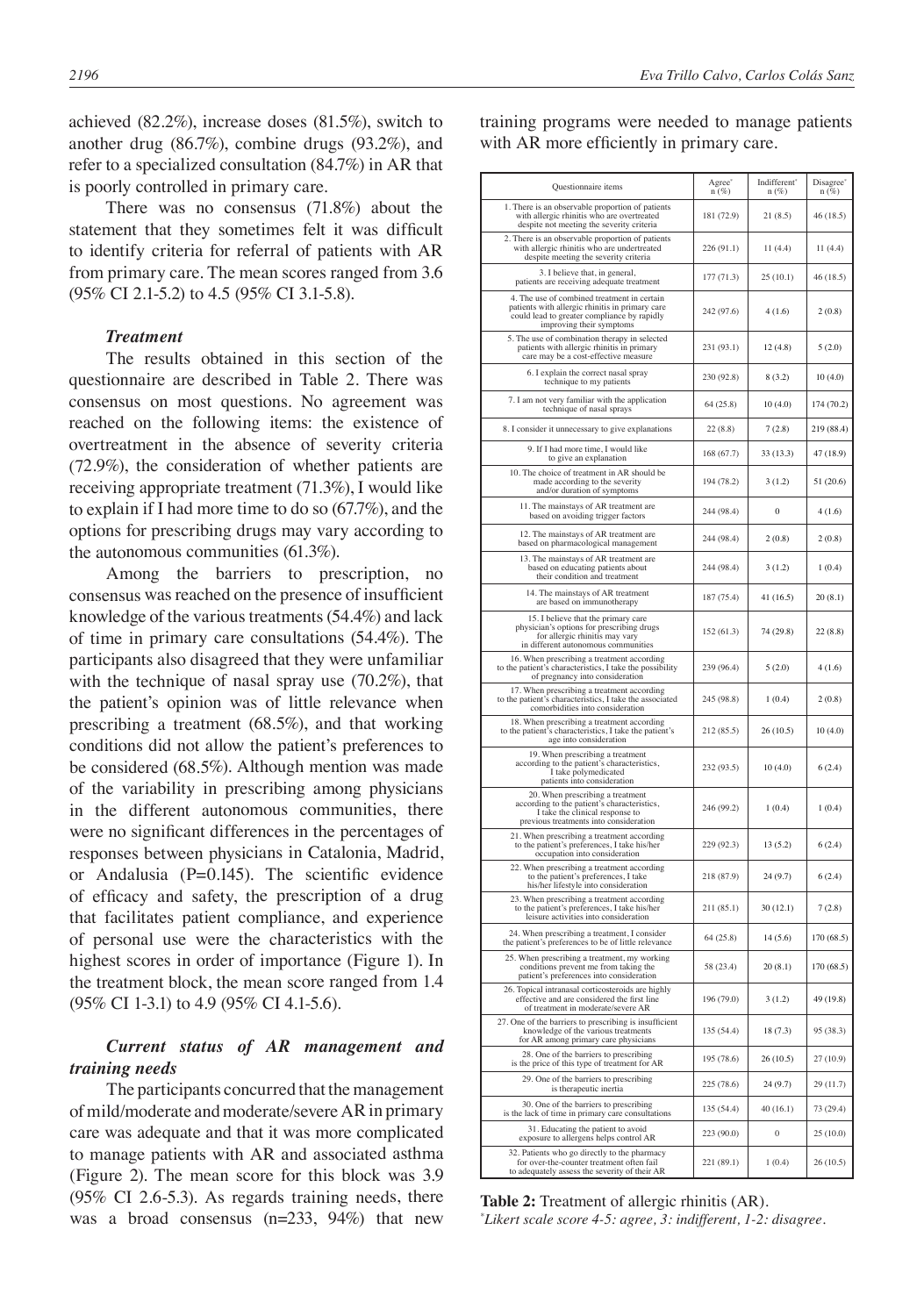

**Figure 1:** Characteristics that influence the prescription of one type of treatment over another in allergic rhinitis in primary care (1: least important, 5: most important).



Figure 2: Current status of the management of allergic rhinitis in the primary care setting in Spain.

### *Post-treatment follow-up*

In the four questions in this block (Table 3), there was consensus in two, specifically that follow-up should be carried out by primary care physicians (92.0%) or by a multidisciplinary team that included primary care physicians and hospital specialists (88.4%). The mean for these questions was 4.4 (95% CI 3.0-5.8). Follow-up by allergists or otolaryngologists only met with agreement in 41.1% and 20.2% of the cases, respectively. The mean scores were 3.0 (95% CI 1.24-4.75) and 2.6 (95% CI 1.1-4.1), respectively.

| Questionnaire items                                                                                     | Agree*<br>$n(\%)$ | Indifferent <sup>®</sup><br>$n(\%)$ | Disagree*<br>$n(\%)$ |
|---------------------------------------------------------------------------------------------------------|-------------------|-------------------------------------|----------------------|
| Follow-up should be carried out by:                                                                     |                   |                                     |                      |
| Primary care physicians                                                                                 | 228 (92.0)        | 13(5.2)                             | 7(2.8)               |
| Allergists                                                                                              | 169(41.1)         | 35(16.5)                            | 44 (42.3)            |
| Otorhinolaryngologists                                                                                  | 115(20.2)         | 53 (21.4)                           | 80 (58.9)            |
| A multidisciplinary team including primary care<br>physicians in coordination with hospital specialists | 219 (88.3)        | 12(4.8)                             | 17(6.8)              |

#### **Table 3:** Post-treatment follow-up.

*\* Likert scale score 4-5: agree, 3: indifferent, 1-2: disagree.*

#### **Discussion**

This multicenter study conducted on a large sample of 248 primary care professionals representing all the autonomous communities presents current data on the challenges of managing patients with AR in daily practice. It is of note that more than 93% of the participants had more than 10 years of experience in professional practice, but with no specific interest in AR or recent training in this condition, which avoids the information bias derived from a collective of both experts and non-experts. Ninety-one percent of the participants worked in urban areas, so the results obtained might vary with a greater representation of rural areas.

Furthermore, the professionals were assigned large quotas of patients (62% had seen more than 150 patients in the previous week), although only 2-10% consulted for AR. The diagnostic criteria for AR were satisfactory and slightly more than half of the professionals used symptom intensity to assess the severity of AR. The ARIA scale was the most widely used method, with scant representation of the visual analog scale (VAS) (only 8%), despite it being an accurate, simple, and reproducible tool. In patients categorized according to the ARIA guidelines<sup>(1)</sup>, several studies have described VAS cut-off points lower than 5 and higher than 6 to classify the severity of mild and moderate/ severe AR, respectively<sup> $(15, 16)$ </sup>. There was consensus on increasing doses, switching to another drug, increasing check-ups, and referral for a specialized consultation in the absence of response to treatment. It should be noted that the participants concurred on the need for a consensus document that explicitly defines the criteria for referral to specialists, mainly allergology and/or otorhinolaryngology specialists. Improving the referral system between the different levels makes it possible to organize and structure the whole care process for patients with AR in order to maintain continuity of care $(17)$ .

More than 90% of the participants believed that there is a notable percentage of undertreated AR patients. This opinion coincides with data from previous studies. In a random sample of 10,877 Danish individuals between 14 and 44 years of age, 1,149 manifested symptoms of asthma or rhinitis, of which 50% of asthmatics and 83% of subjects with moderate/severe rhinitis were undertreated<sup>(18)</sup>. In a sample of 166 school-aged children with asthma and rhinitis, only 33% received adequate treatment for their rhinitis<sup>(19)</sup>. Moreover, inadequate treatment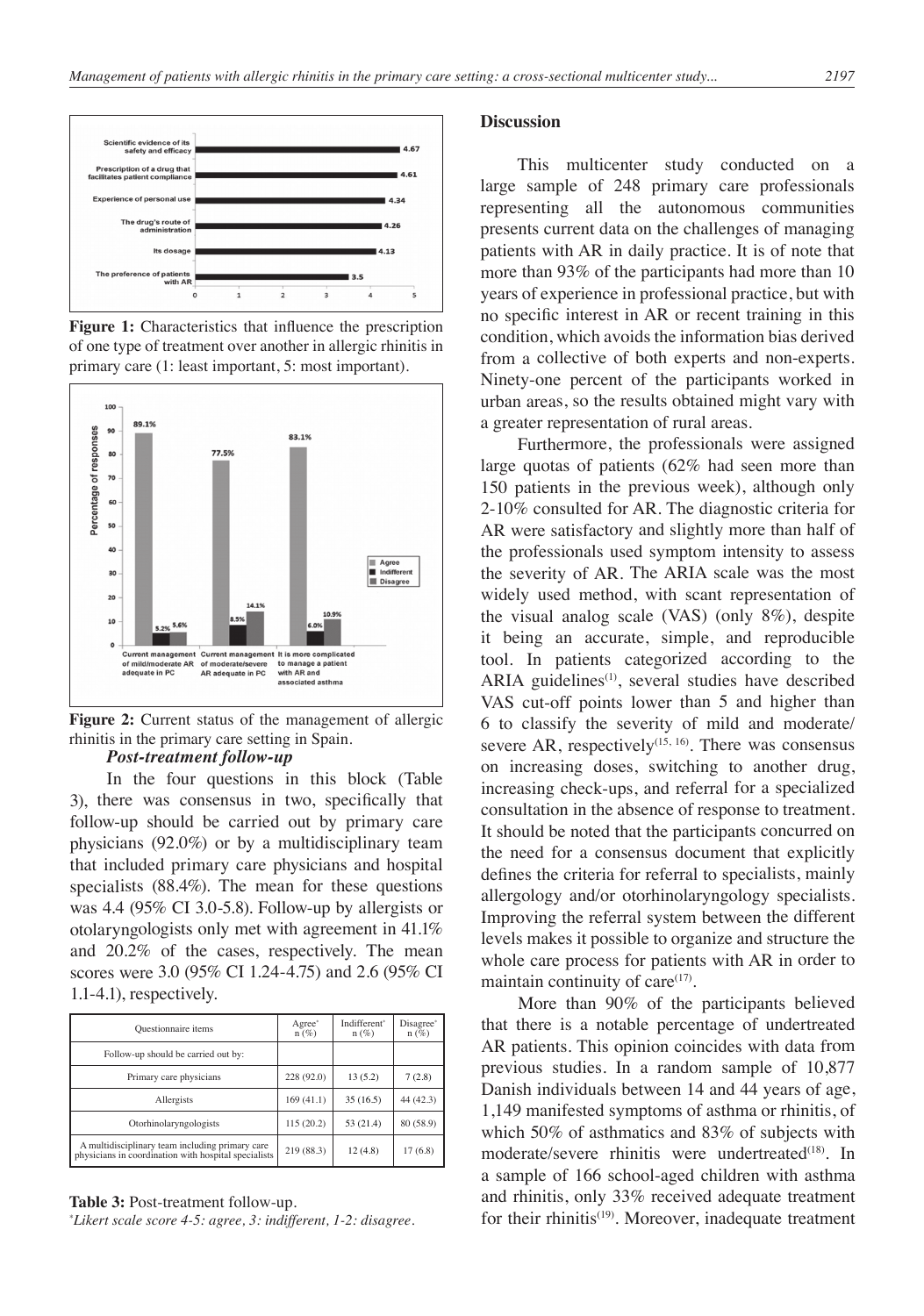of AR is a risk factor for comorbidity, including the development of asthma<sup> $(20, 21)$ </sup>. In this regard, 83% of the participants considered it complicated to manage a patient with AR and asthma.

With respect to nasal sprays, the participants reported problems with delivery techniques; they also believe it is necessary to instruct the patient but they do not have the necessary time and, in addition, they themselves are not very familiar with the techniques. It has also highlighted the shortage of time in general and to explain the correct handling of nasal devices, as well as to consider the patient's preferences when agreeing on the treatment. More than 50% of the participants acknowledged having insufficient knowledge about the various treatments, indicating the need for training on the treatment of AR in the primary care setting. When it came to selecting the treatment, what the physicians valued most was the scientific evidence regarding efficacy and safety and that it would facilitate patient compliance. For patient follow-up, there was agreement that it should be carried out by primary care physicians or by a multidisciplinary team comprising primary care physicians and hospital specialists. There was no agreement regarding the role of the allergist or otorhinolaryngologist in the exclusive follow-up.

These results should be interpreted with certain limitations in mind, especially the fact that the selection of the participants was not random, which compromises the representative nature of the participants with respect to the collective of primary care physicians in the country. The aim of the survey was to provide information on the current management of AR in daily practice in the primary care setting. Despite the inherent limitations of information based on the opinion of the physicians surveyed and the strength of the Delphi method used, the availability of such information is important for designing effective strategies to improve the long-term outcomes of patients with AR. It should be noted that surgical aspects (e.g. decongestion of hypertrophic turbinates) were not evaluated. In this respect, radiofrequency turbinate reduction is an effective treatment option in patients suffering from turbinated hypertrophy in association with Eustachian tube dysfunction $(22)$ .

## **Conclusions**

This study, based on a survey of primary care physicians using the Delphi method on different relevant aspects of the management of AR, provides

a cross-sectional view regarding the perception of a significant group of professionals in our setting of one of the most prevalent conditions, which has a great impact on quality of life and a high economic cost. It should be emphasized that patients with AR are well-managed in the primary care setting.

At the same time, there is a lack of training in general, but especially in patients with both AR and asthma. The availability of a consensus document defining the referral criteria would be of great help, as would an increase in training activities on the treatment of AR in primary care.

### **References**

- 1) Bousquet J, Khaltaev N, Cruz AA, Denburg J, Fokkens WJ, Togias A, et al. Allergic Rhinitis and its Impact on Asthma (ARIA) 2008 update (in collaboration with the World Health Organization, GA(2)LEN and AllerGen). Allergy. 2008; 63 Suppl 86: 160-8.
- 2) Pols DH, Wartna JB, van Alphen EI, Moed H, Rasenberg N, Bindels PJE, et al. Interrelationships between atopic disorders in children: a meta-analysis based on ISAAC Questionnaires. PLoS One. 2015; 10(7): e0131869. doi:10.1371/journal.pone.0131869.
- 3) Navarro A, Colás C, Antón E, Conde J, Dávila I, Dordal MT, et al. Epidemiology of allergic rhinitis in allergy consultations in Spain: Alergológica-2005. J Investig Allergol Clin Immunol. 2009; 19 Suppl 2: 7-13.
- 4) Ojeda P, Sastre J, Olaguibel JM, Chivato T; investigators participating in the National Survey of the Spanish Society of Allergology and Clinical Immunology Alergológica 2015. Alergológica 2015: A National Survey on Allergic Diseases in the Adult Spanish Population. J Investig Allergol Clin Immunol. 2018; 28:151-64.
- 5) Bauchau V, Durham SR. Epidemiological characterization of the intermittent and persistent types of allergic rhinitis. Allergy. 2005; 60: 350-3.
- 6) Valero A, Ferrer M, Sastre J, Navarro AM, Monclús L, Martí-Guadaño E, et al. A new criterion by which to discriminate between patients with moderate allergic rhinitis and patients with severe allergic rhinitis based on the Allergic Rhinitis and its Impact on Asthma severity items. J Allergy Clin Immunol. 2007; 120: 359-65.
- 7) Colás C, Brosa M, Antón E, Montoro J, Navarro A, Dordal MT, et al. Estimate of the total costs of allergic rhinitis in specialized care based on real-world data: the FERIN Study. Allergy. 2017; 72: 959-66.